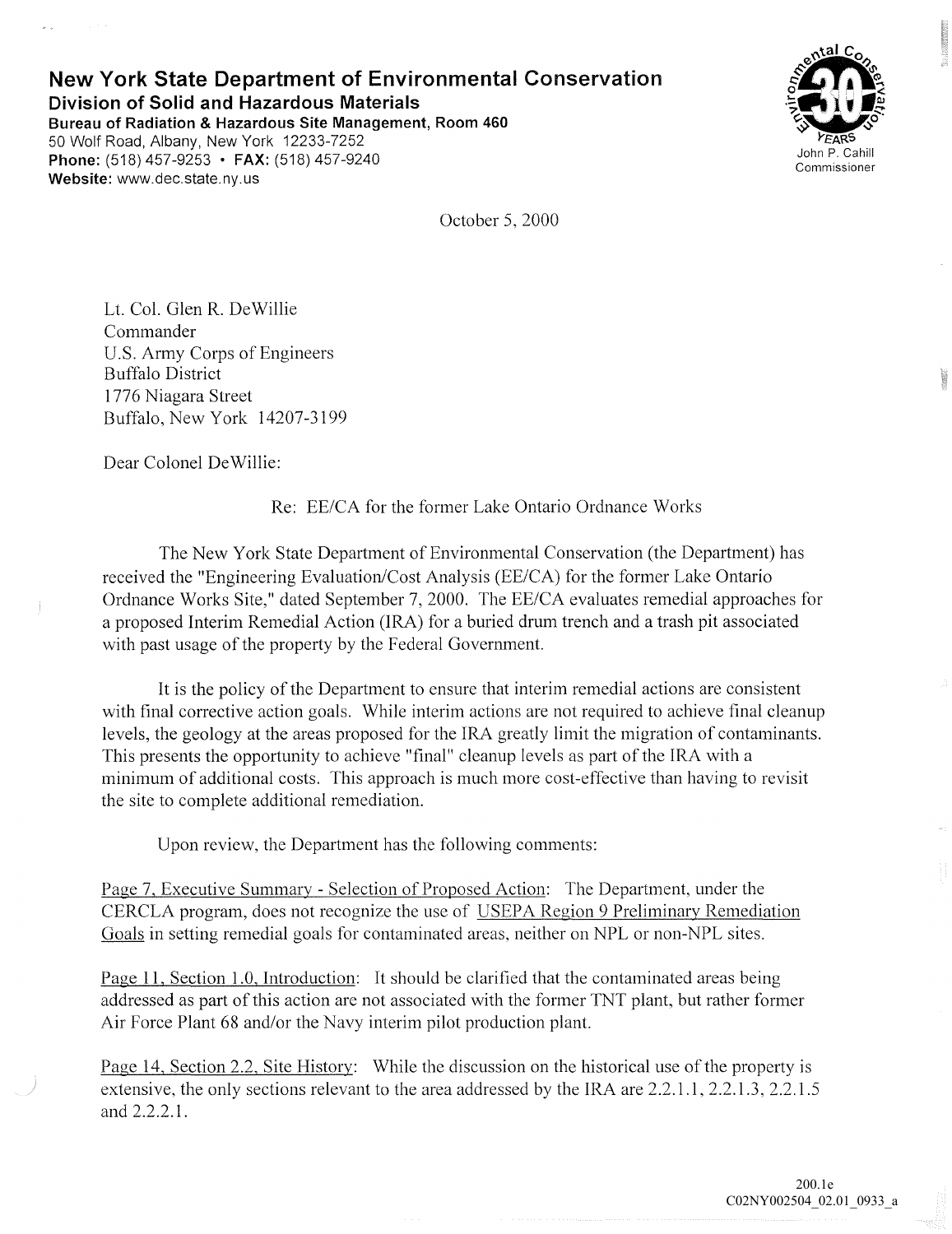## Lt. Col. Glen R. De Willie

Page 26, Section 2.3.4, Environmental Setting - Groundwater: Additional discussion on the groundwater flow characteristics should be added to the report.

Page 28, Section 2.3.5, Surrounding Land Use: The nearest public road to the areas subject to the IRA is Balmer Road, approximately 1,300 feet to the north.

Page 29, Section 2.3.9, Environmental Setting - Wildlife and Fish: A wildlife evaluation has been conducted by CWM Chemical Services. For details please see "Site-wide Corrective Measures Study, Model City Facility, Rust Environment & Infrastructure, January 1995."

Page 29, Section 2.4, Site Characterization Data & Standards: The areas subject to the IRA are located in Vicinity Property D.

Page 31, Section 2.4, Site Characterization Data & Standards: To clarify the statement concerning NYSDEC TAGMs found in the second paragraph, the Department's goal is to restore contaminated sites to pre-disposal conditions; but in exercising flexibility, DEC has calculated the TAGM values, and applies them in instances where achievement of pre-disposal conditions is not feasible.

In addition, since the property which is the subject of the proposed IRA is not owned by the Federal Government, assumptions on future use of the property, with respect to risk to human health and the environment cannot be made at this time.

Page 31, Section 2.4, Site Characterization Data & Standards: The Department, under the CERCLA program, does not recognize the use of USEPA Region 9 Preliminary Remediation Goals in setting remedial goals for contaminated areas, neither on NPL or non-NPL sites. To quote from the USEPA Region 9 website:

"Preliminary Remediation Goals (PRGs) are tools for evaluating and cleaning up contaminated sites. They are risk-based concentrations derived from standardized equations, combining exposure information assumptions and EPA toxicity data. The PRGs contained in the Region 9 PRG Table are generic; they are calculated without site specific information.

PRGs should be viewed as Agency guidelines, not legally enforceable standards. They are used for site "screening" and as initial cleanup goals if applicable. PRGs are not de facto cleanup standards and should not be applied as such."

Use of the PRGs, as proposed in this document are inappropriate and are unacceptable to the Department.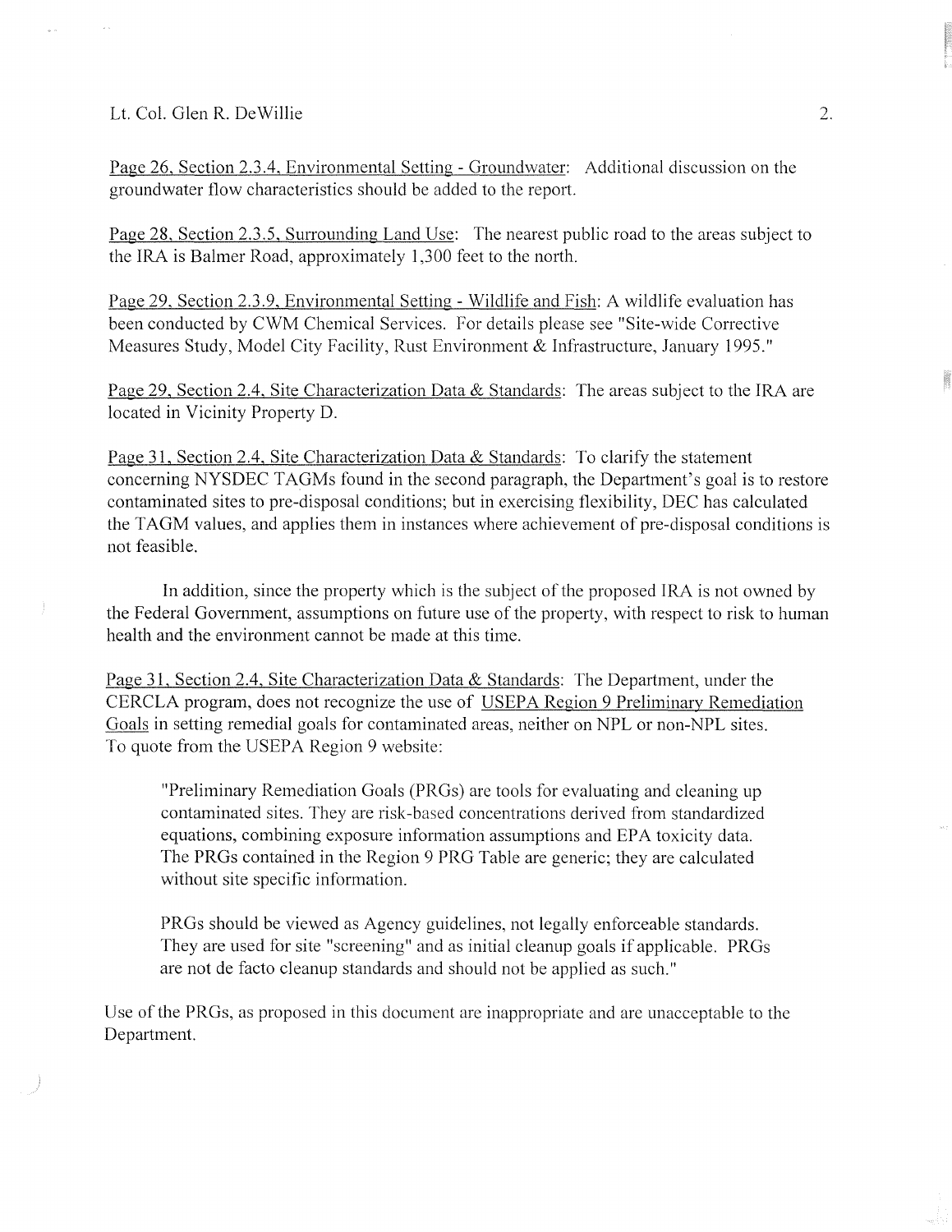## Lt. Col. Glen R. De Willie

The basis and procedures to determine soil cleanup levels in New York State when the Director of the Division of Hazardous Waste Remediation determines that cleanup of a site to pre-disposal conditions is not possible or feasible are found in "NYSDEC Technical and Administrative Guidance Memorandum (TAGM) 4046."

Page 43, Section 2.5, Summary of Investigations: It should be noted that the data used to characterize this area is very limited and does not include samples of containerized materials or waste materials. Comprehensive characterization as part of remedial activities will be required.

Page 46, Section 3.4.3, Identification of ARARs: The Department considers the following regulations to be applicable: Toxic Substance Control Act (TSCA), Resource Conservation and Recovery Act (RCRA), Clean Water Act, Clean Air Act, National Oil and Hazardous Substances Pollution Contingency Plan (NCP); and Comprehensive Environmental Response, Compensation, and Liability Act (CERCLA). These regulations govern releases of contamination into the environment and the disposal of materials and are directly applicable. In addition, New York State considers all groundwater to be a potential drinking water source with 6 NYCRR Part 703 class GA drinking water standards applicable.

Page 52, Section 4.0, Streamlined Risk Assessment: Since the property which is the subject of the proposed IRA is not owned by the Federal Government, assumptions on future use of the property, with respect to risk to human health and the environment, cannot be made at this time.

Page 52, Section 4.2, Chemical Hazards: The proposed action does not remove all materials to pre-release conditions and therefore will not eliminate the subsurface chemical hazards

Page 53, Section 4.3.4, Physical Hazards - Explosives: Due to recent proposed modifications to the IRA for the TNT Waste pipeline, the TNT lines are not currently proposed to be removed. In addition, the Area C drum trench and trash pit are located in the vicinity of former TNT production lines 1 and 2 and the possibility of encountering residues associated with their operation strongly exists.

Page 54, Section 4.5.2, Release Mechanisms - Groundwater Migration: Sufficient groundwater data has not been collected to support the conclusions of this section.

New York State considers all groundwater to be a potential drinking water source.

Page 54, Section 4.5.2, Release Mechanisms - Airborne Contamination: Contaminants may be volatilized and released as part of removal actions.

Page 55, Section 4.6, Assessment of Risks & Physical Elements: The cleanup levels proposed for the IRA have not been determined via a full human health risk assessment. Therefore, statements on the elimination of risks cannot be supported.

3.